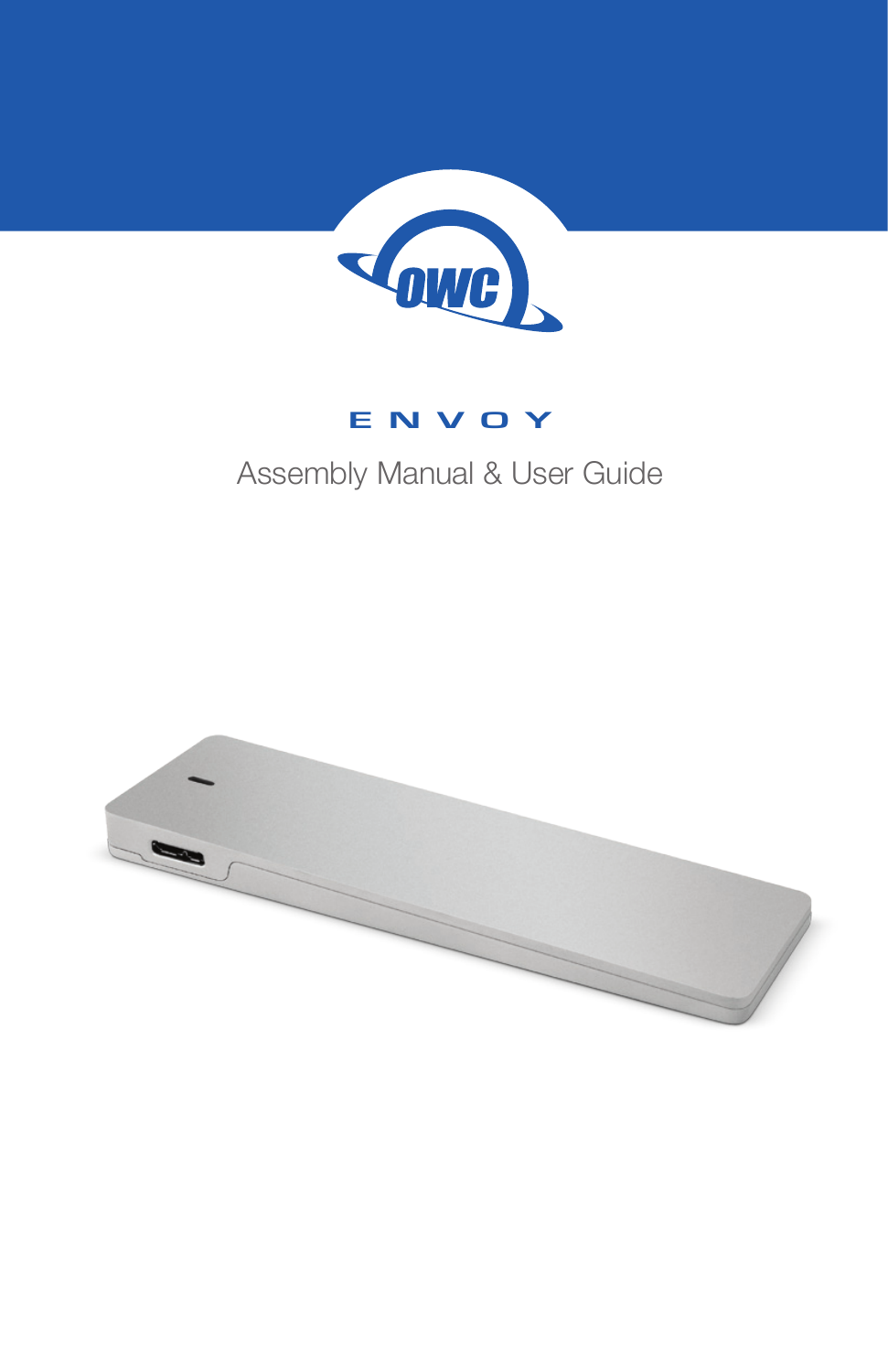# TABLE OF CONTENTS

| 1.1 Minimum System Requirements  |
|----------------------------------|
| 1.2 Package Contents             |
| 1.3 About This Manual            |
| 1.4 Port View                    |
| 1.5 LED Indicator                |
|                                  |
| З                                |
| 2.1 Assembly                     |
|                                  |
| 5                                |
| 3.1 Formatting & Data Migration  |
| 3.2 About Data Backup            |
| 3.3 Troubleshooting              |
| 3.4 Frequently Asked Questions   |
| 3.5 Contacting Technical Support |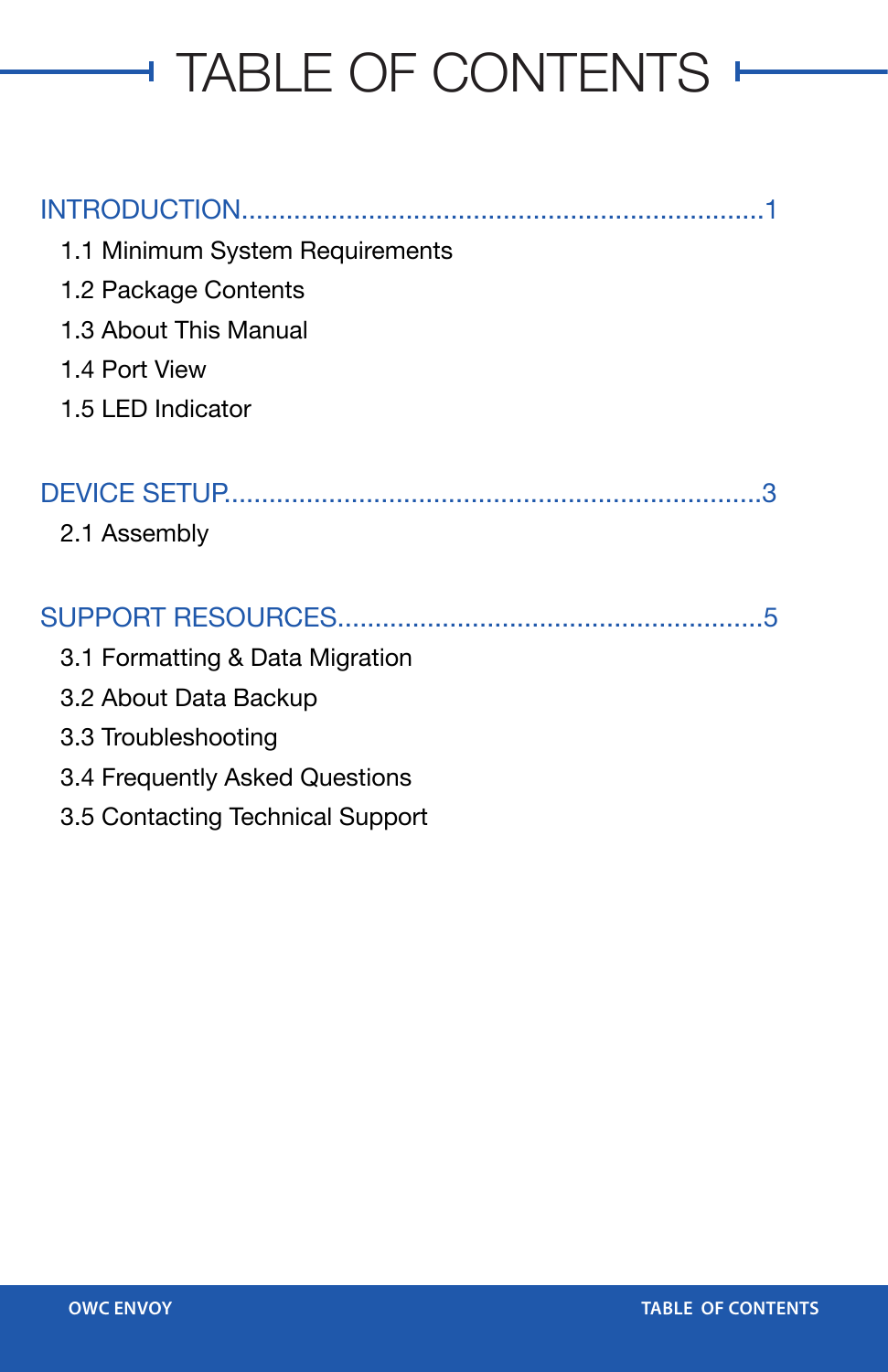## **INTRODUCTION**

### 1.1 Minimum System Requirements

#### Apple Mac Requirements

USB 2.0: OS X 10.2 or later USB 3.1 Gen 1: OS X 10.6 or later

#### PC Requirements

USB 2.0: Windows<sup>®</sup> XP or later USB 3.1 Gen 1: Windows XP or later

#### 1.2 Package Contents



- 1. USB 3.1 Gen 1 (Standard-A to Micro-B) cable
- 2. OWC Envoy®
- 3. Adhesive rubber feet
- 4. Storage bag
- 5. Not Pictured: Torx T5 screws (2)

#### 1.3 About This Manual

The images and descriptions may vary slightly between this manual and the unit shipped. Functions and features may change depending on the firmware version. Please visit the product web page for the most recent product specifications.

**1**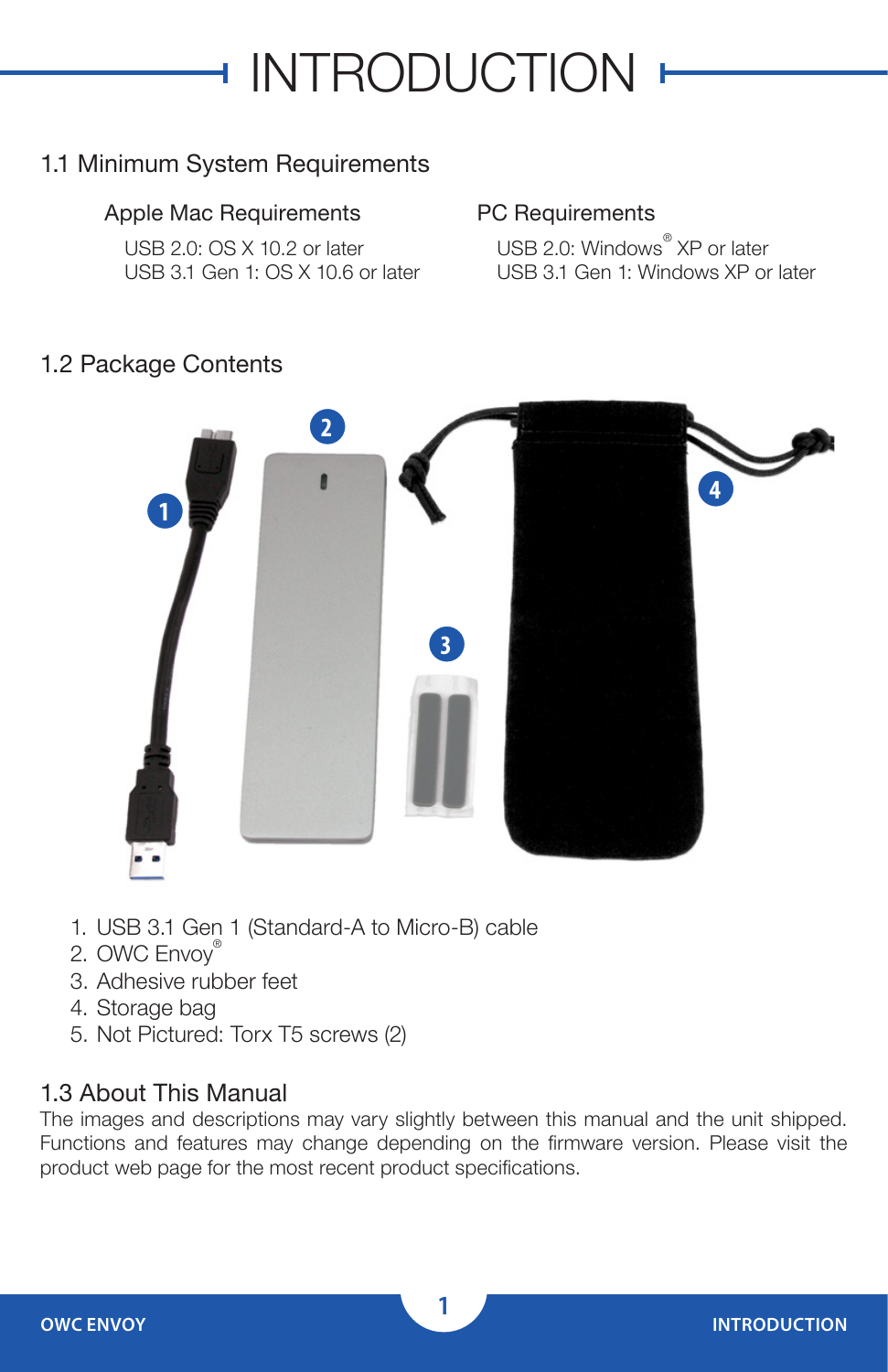### 1.4 Port View

1.USB 3.1 Gen 1 port — attach the included USB 3.1 Gen 1 cable here.



NOTE:

- The Envoy is designed to receive all needed power through the USB cable, therefore a separate power adapter is not necessary.
- For the safe removal of your drive and to assure that no data is lost, always eject or unmount the drive from your operating system before powering off.

#### 1.5 LED Indicator

The Envoy has an LED indicator on the top cover, as shown below. The LED emits a solid blue light when the unit is powered on and flashes during drive activity.

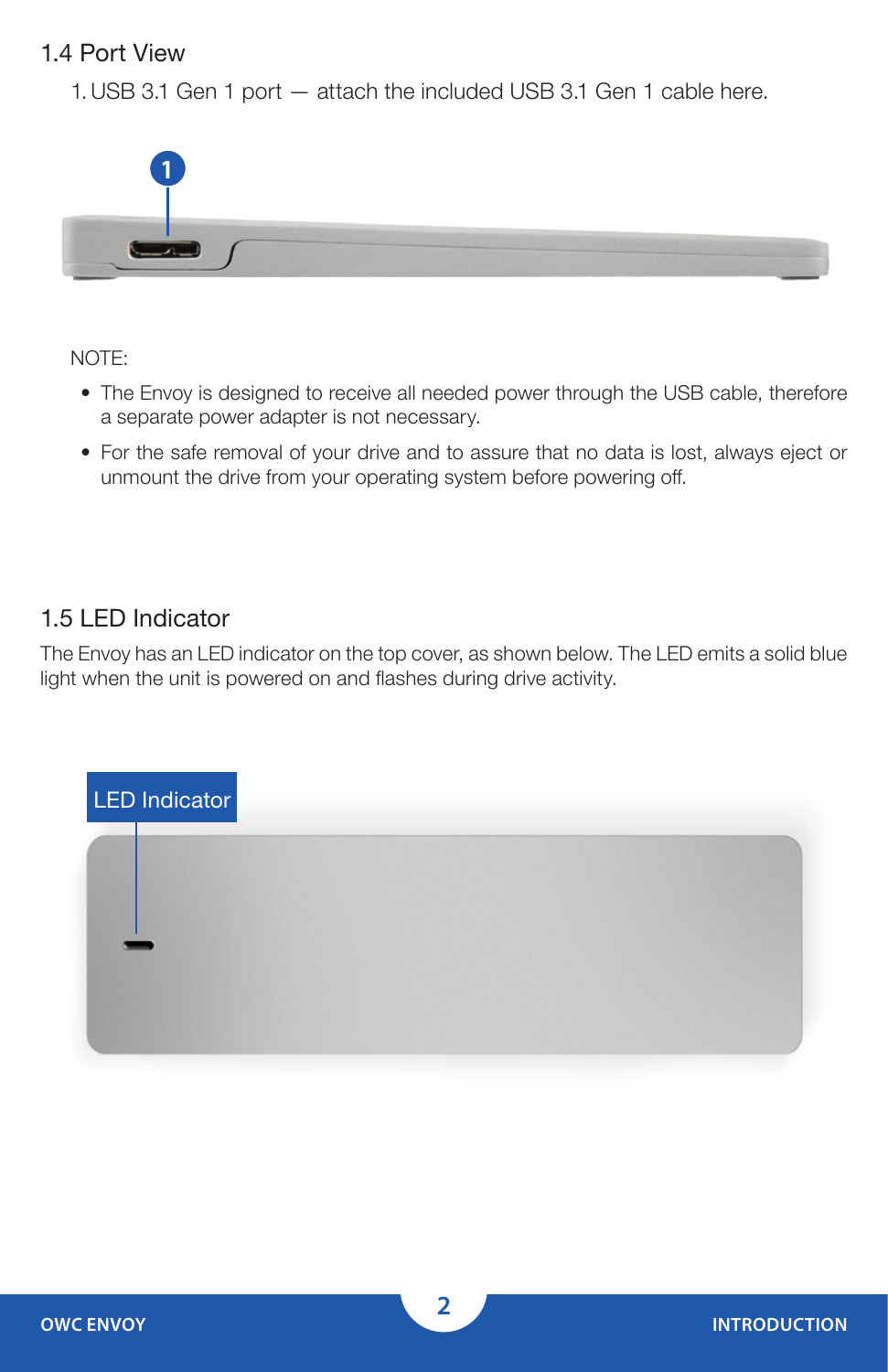## DEVICE SETUP

### SSD Compatibility

- The OWC Envoy is compatible ONLY with the original Apple SSD from the MacBook Air. Any other third-party SSDs, including OWC SSDs, are NOT compatible.
- The Envoy for MacBook Air 2010-11 works ONLY with the Apple SSD from those specific models.
- The Envoy for MacBook Air 2012 works ONLY with the Apple SSD from that specific model.

NOTE: The pictures shown in these instructions use the Envoy for MacBook Air 2010-11. The assembly process is identical for the 2012 version, except the black SATA connector is slightly wider.

### 2.1 ASSEMBLY

1. Turn the Envoy enclosure upside down, as shown below. Note that the two included screws are different lengths. For now, set these screws aside.



2. Remove the bottom cover. The circuit board will be slightly loose; when fully assembled the board is held in place by pegs on the bottom cover.

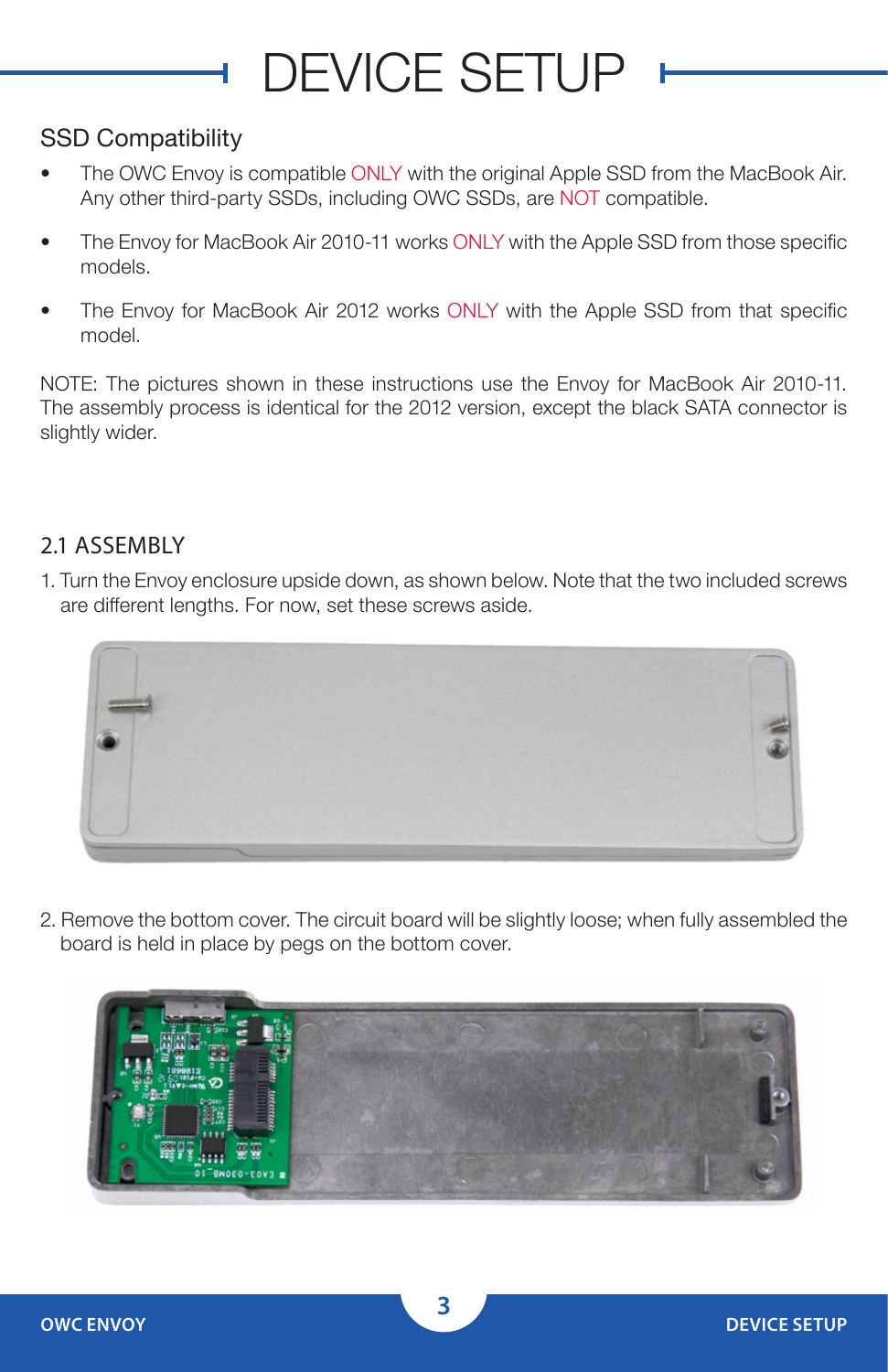3. Insert the Apple SSD into the black SATA connector on the circuit board, as shown below. The connector is notched so that only one orientation can be used.



4. Reseat the bottom cover, then use a Torx T5 driver to install the two screws mentioned in Step 1. The longer screw goes on the left, the shorter screw goes on the right. Avoid overtightening the screws, as they may strip.



5. Remove the backing on each of the adhesive rubber feet and place the sticky side of each foot into one of the grooves on either end of the Envoy, as shown.



The assembly process is now complete.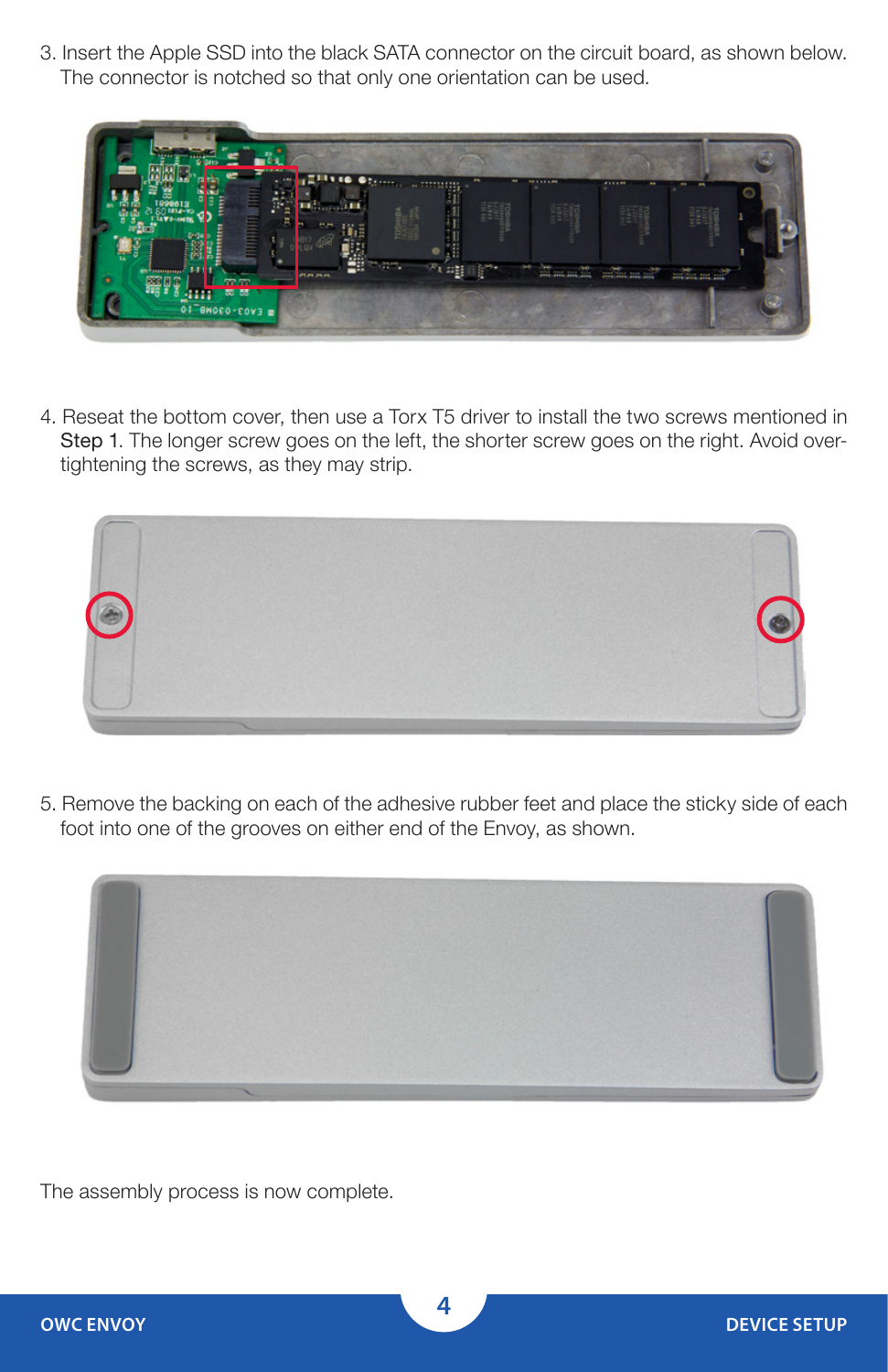# SUPPORT RESOURCES

#### 3.1 FORMATTING & DATA MIGRATION

For our recommended tips on formatting the SSD, please visit: [www.owcdigital.com/format](http://www.owcdigital.com/format)

For a step-by-step walkthrough of our recommended method for migrating your data from an old drive to a new one, please visit: [www.owcdigital.com/support/data-transfer](http://www.owcdigital.com/support/data-transfer)

#### 3.2 ABOUT DATA BACKUP

To ensure that your files are protected and to prevent data loss, we strongly suggest that you keep two copies of your data: one copy on in your OWC Envoy and a second copy on your internal drive or another storage medium, such as an optical backup, or on a second external storage unit. Any data loss or corruption while using the Envoy is the sole responsibility of the user, and under no circumstances may OWC, its parents, partners, and affiliates be held liable for loss of the use of data including compensation of any kind or recovery of the data.

#### 3.3 TROUBLESHOOTING

Begin your troubleshooting by verifying that both ends of your cables are properly plugged into the computer and the Envoy. If the Envoy is still not working properly, try a different USB cable. You can also connect it to a different USB port or a different computer. If problems persist, contact OWC Technical Support (see Section 3.5).

#### 3.4 FREQUENTLY ASKED QUESTIONS

Access our collection of frequently asked at: [www.owcdigital.com/faq](http://www.owcdigital.com/faq)

### 3.5 CONTACTING TECHNICAL SUPPORT

8AM - 8PM (CT) Monday - Friday 9AM - 4PM (CT) Saturday

Telephone: (866) 692-7100 (North America) +1 (815) 338-4751 (International) Live Chat: [www.owcdigital.com/support](http://www.owcdigital.com/support)

Email: [www.owcdigital.com/support](http://www.owcdigital.com/support)